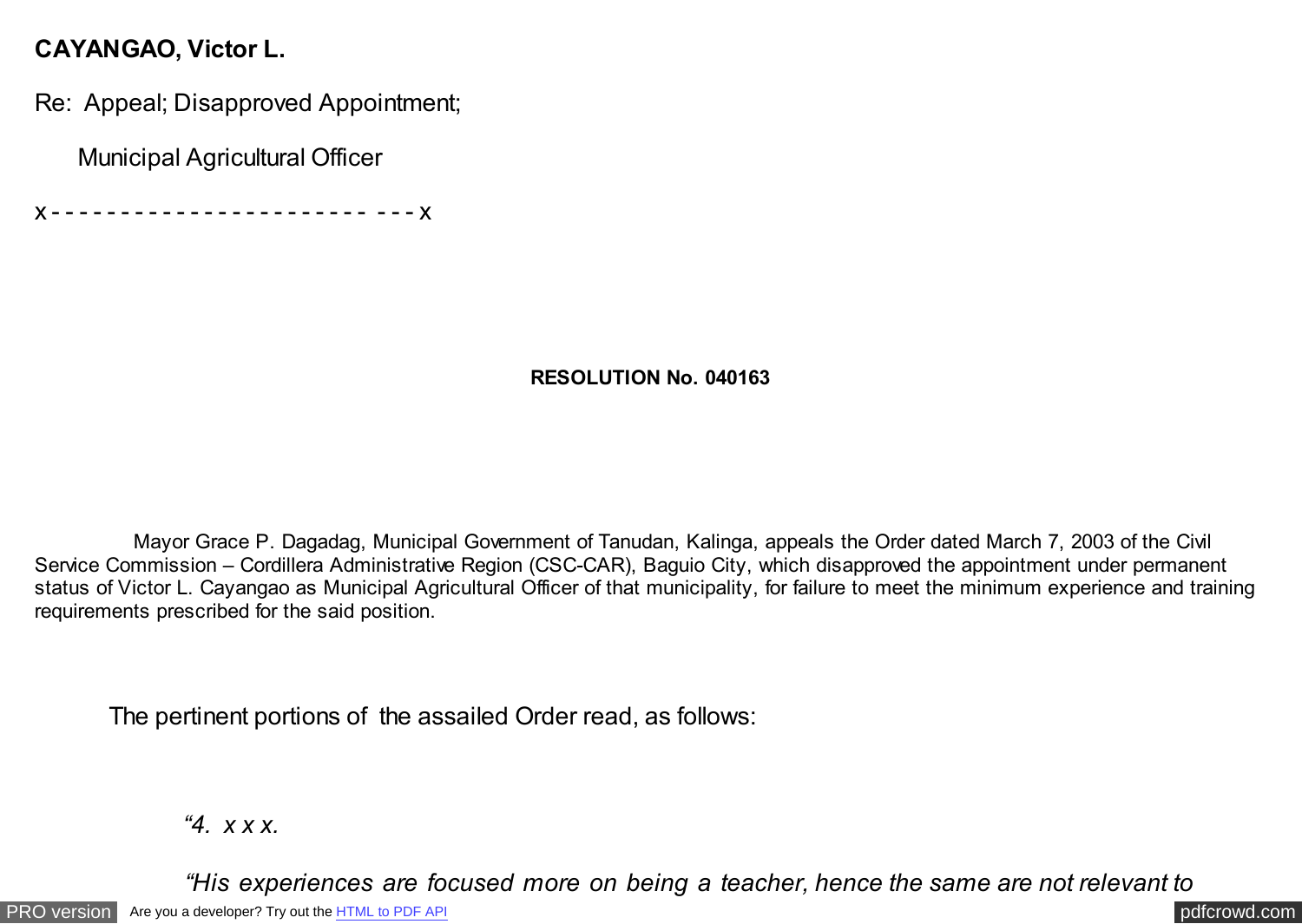*the MAO position.*

 *"Further, Mr. Cayangao's Performance Rating Sheets for Teachers for the rating periods SY 2000-2001, 2001-2002 show no functional relationship with the duties and responsibilities of a Municipal Agricultural Officer (MAO) as indicated in his Position Description Form. Therefore, his experience as Teacher cannot be considered relevant to the (MAO) position he is appointed to.*

## *x x x*

 "5. As regards the certification of the PSB Chairman, it is to be mentioned that the Vice Mayor acts as Chairman of the PSB when the vacancy exists in his office or the office of the Sangguniang Bayan, unless he had been designated to act as Chairman in this instance. xxx

 "6. There is no document that would show that he requested permission to transfer from DepEd, to LGU Tanudan.

 "In view of the foregoing, the appointment of Mr. Victor L. Cayangao as Municipal Agricultural Officer, SG 20, Step I for the Municipal Government of Tanudan, Kalinga is hereby DISAPPROVED."

 In her appeal, Mayor Dagadag manifested that Cayangao had been in agricultural activities; that as a classroom teacher from 1981 to present, or a period of more than twenty (20) years, he had been teaching Home Economics and Livelihood Education, which is now a component of the Makabayang Edukasyon Pangkabuhayan at Pangkalusugan; that as a Non-Formal Education (NFE) Adult Literacy volunteer teacher from 1998 to 2000, he had taught his students agricultural livelihood programs; that as a component of the three (3) days Seminar Workshop of Non-Formal Education he had attended, he acquired more than eight (8) hours experience in educating students on agricultural livelihood programs; and that, he had likewise attended several seminars, training and workshops on agricultural production. However, Cayangao failed to present documentary evidence considering that they were allegedly misplaced or lost since he never thought that he could use them in the future.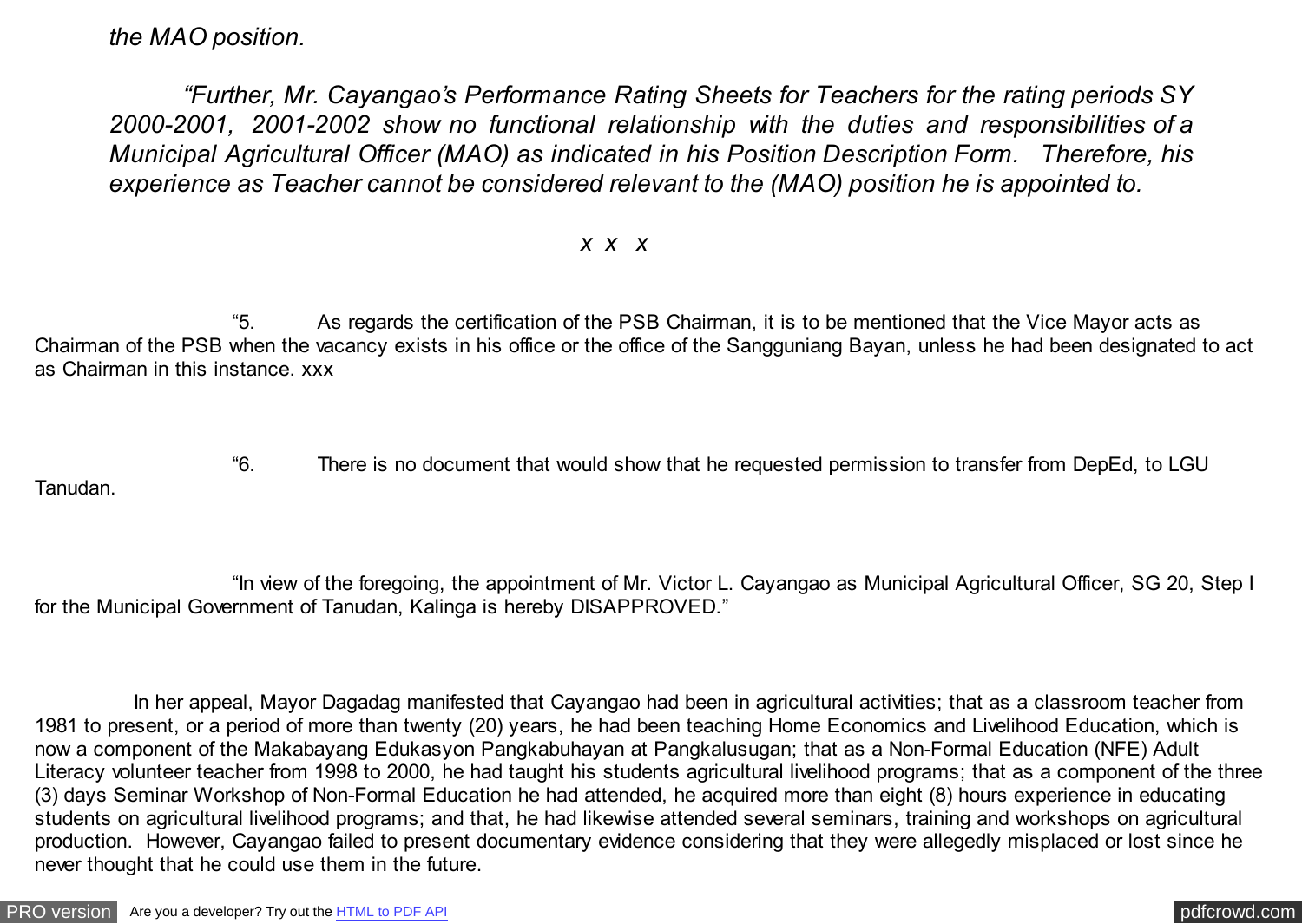Mayor Dagadag further avers that Cayangao's educational achievement is more than enough to compensate his deficiency in experience and training requirements for the subject position; that she was on official business when the Vice Mayor acted as Chairperson of the Personnel Selection Board (PSB) but the latter failed to indicate the reason when he issued the questioned certification of the PSB; and that Cayangao has submitted his request for permission to transfer from DepEd to the Municipal Government of Tanudan.

The CSC-CAR commented on the appeal, as follows:

 "Cayangao's permit to transfer from the Department of Education to the LGU Tanudan, Kalinga was not attached. Cayangao has written that he would present his permit to transfer and his clearance if his proposal (Motion for Reconsideration) is acted upon favorably. Thus, Cayangao may be considered to have not been cleared and permitted to transfer from the Department of Education to the LGU Tanudan, Kalinga.

 "Cayangao does not meet the requirement of relevant experience and training. Experience to be considered relevant must be gained either from government or private sector employment. The motion for reconsideration is bereft of any documentary evidence to prove such employment. What was submitted were self-serving statements and certifications. The position in question is a second level position where the qualifications standards must be met.

 "On the assertion that the appointee's educational achievement more than compensates for his deficiency in relevant experience and training, CSC MC No. 42, series of 1991 no longer allows substitution for education and experience requirements effective January 1, 1993.

x x x

 "WHEREFORE, it is prayed that the instant appeal/motion for reconsideration be denied. There is no reversible error committed by the CSC-CAR in its March 7, 2003 Order disapproving the appointment of Victor L. Cayangao as Municipal Agricultural Officer, LGU Tanudan, Kalinga."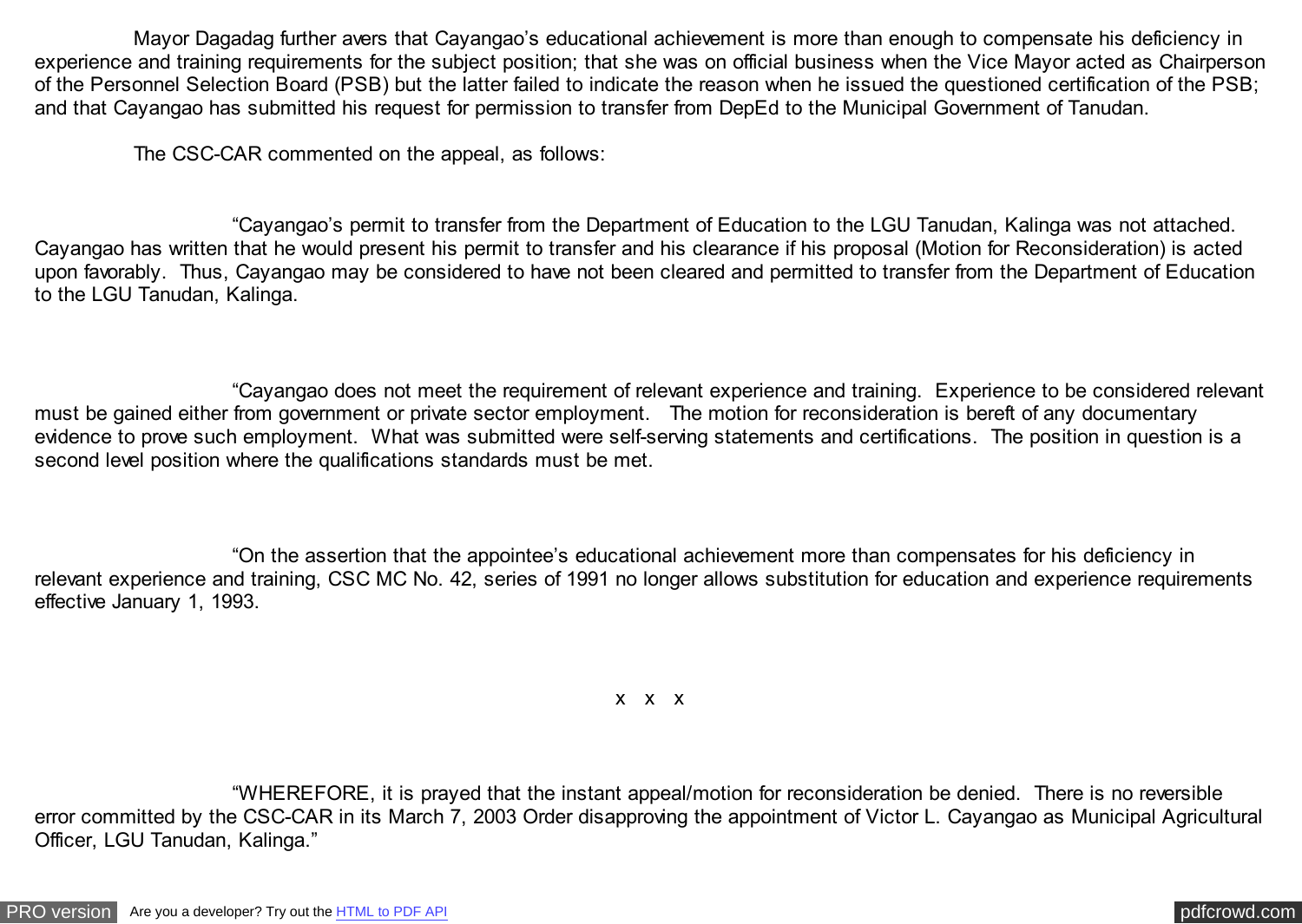Records show that on February 3, 2003, Victor L. Cayangao, a former Teacher of Gaang Elementary School, Tanudan, Kalinga, was appointed as Municipal Agricultural Officer (MAO) under permanent status by Mayor Grace P. Dagadag of the Municipal Government of Tanudan, Kalinga. In an Order dated March 7, 2003, the appointment of Cayangao was disapproved by the CSC-CAR for failure to meet the minimum experience and training requirements prescribed for the subject position. On March 28, 2003, Mayor Dagadag filed a motion for reconsideration which was received by the CSC-CAR on April 3, 2003. Pursuant to Civil Service Commission Memorandum Circular (CSC MC No. 15, s. 2002 (re: Policies on Facilitative Actions on Appointment and Motions for Reconsideration/Appeals), said motion was forwarded to the Commission Proper as an appeal from the decision of the CSC-CAR. Hence, this appeal.

 The issue to be resolved is whether the disapproval of the appointment of Victor L. Cayangao as Municipal Agricultural Officer in the Municipal Government of Tanudan, Kalinga, is in accordance with the Civil Service Law and rules.

 The revised 1997 Qualification Standards Manual provides the following qualifications for the position of Municipal Agricultural Officer, as follows:

| Education          | $\sim 10$       | Bachelor's degree relevant to the job                                                                                       |
|--------------------|-----------------|-----------------------------------------------------------------------------------------------------------------------------|
| Experience         | $\sim$ 1 $\sim$ | Two (2) years of relevant experience                                                                                        |
| Training           | ÷               | Eight (8) hours of relevant training                                                                                        |
| <b>Eligibility</b> |                 | Career Service (Professional)<br><b>Second Level Eligibility</b>                                                            |
|                    |                 | The qualifications of Cayangao, as shown in his Personal Data Sheet (PDS) accomplished on January 28, 2003, are as follows: |
| Education          | ÷               | Bachelor of Science in Agricultural Education (BSAE);<br>Master of Arts in Education (MAEd)                                 |
| Experience         | $\sim 10$       | Elementary Grade Teacher (Provisional Substitute)<br>(DECS, August 10, 1981 – October 8, 1981)                              |
|                    |                 | Elementary Grade Teacher (Substitute)<br>(DECS, January 11, 1982 – March 11, 1982)                                          |
|                    |                 | Elementary Grade Teacher (Substitute)<br>(DECS, July 2, 1984 – August 30, 1984)                                             |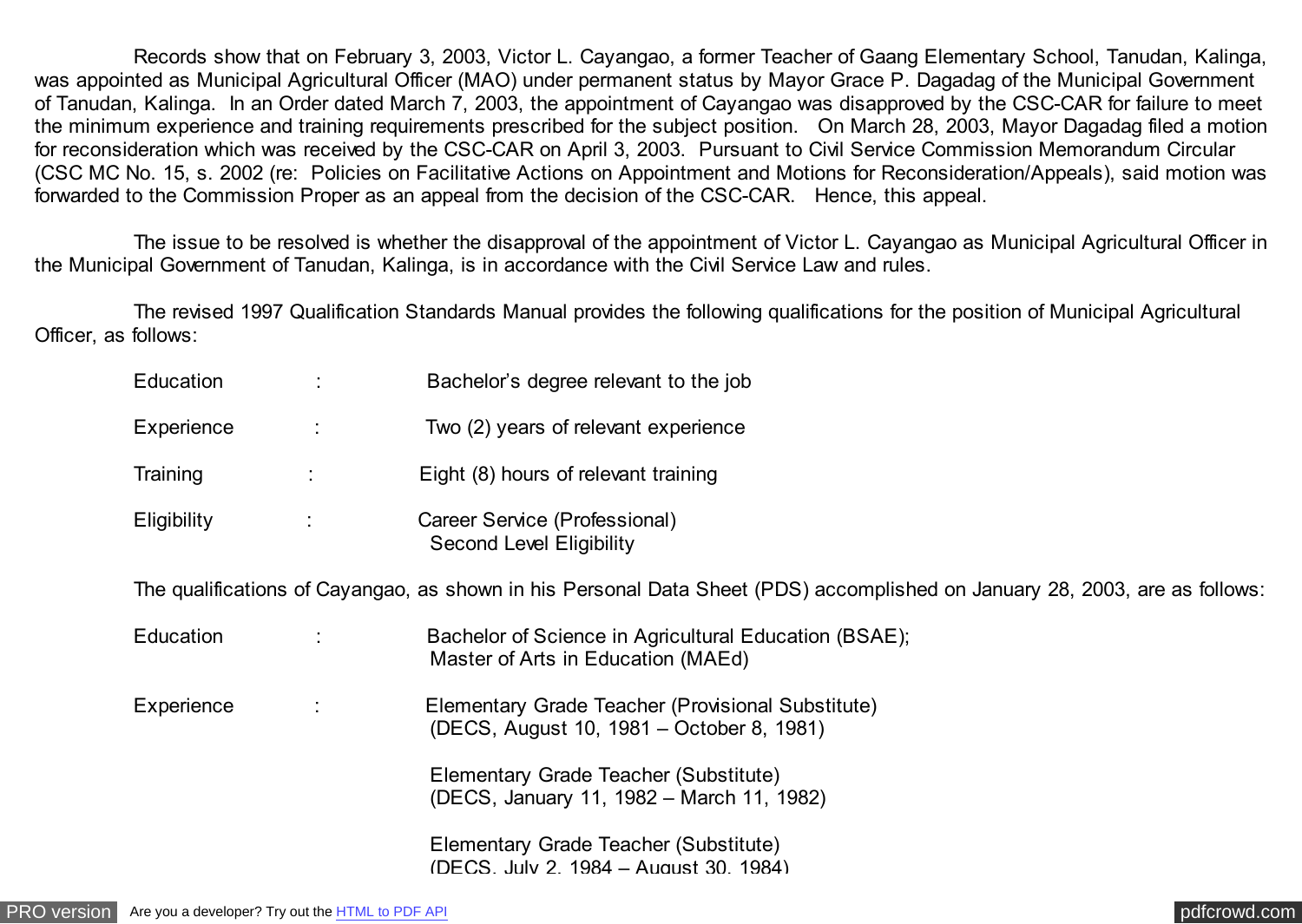|             | ار المناسب الإنتاجية من التي المناسب المناسب المناسب المناسب المناسب المناسب المناسب المناسب المناسب المناسب ا                                                                                                                                                                                                                                                                                                                                                                                                       |
|-------------|----------------------------------------------------------------------------------------------------------------------------------------------------------------------------------------------------------------------------------------------------------------------------------------------------------------------------------------------------------------------------------------------------------------------------------------------------------------------------------------------------------------------|
|             | Elementary Grade Teacher (Teacher I)<br>(DECS, August 12, 1985 – February 14, 2000)                                                                                                                                                                                                                                                                                                                                                                                                                                  |
|             | Elementary Grade Teacher (Teacher II)<br>(DepEd, February 15, 2000 to present)                                                                                                                                                                                                                                                                                                                                                                                                                                       |
|             | OTHERS: As Elementary Teacher; he served as volunteer<br>in the NFE Adult Literacy (1998-1999) and later on designated as Coordinator (1999-2000), tasked in<br>educating adult students particularly on agricultural livelihood programs or projects per certifications<br>dated January 10, 2003 and March 25, 2003, respectively, issued by Santiago S. Wacas, Coordinating<br>Principal, DepEd, Tanudan District, Division of Kalinga and Bernardo B. Pinangga, Barangay Chairman of<br>Gaang, Tanudan, Kalinga. |
| Training    | Pre-Entry Training Seminar (August 12-18, 1985)<br>$\ddot{\phantom{a}}$                                                                                                                                                                                                                                                                                                                                                                                                                                              |
|             | Basic Training Course Phase   & II (October 23-26, 1986)<br>(Scouting Fundamental Course)                                                                                                                                                                                                                                                                                                                                                                                                                            |
|             | <b>PRODED-ERP Teacher Formation Program</b><br>(March 2-12, 1987)                                                                                                                                                                                                                                                                                                                                                                                                                                                    |
|             | Upgrading Teachers Competencies (September 5-9, 1988)                                                                                                                                                                                                                                                                                                                                                                                                                                                                |
|             | <b>Orientation Seminar for School Paper Adviser</b><br>(July 12-14, 1987)                                                                                                                                                                                                                                                                                                                                                                                                                                            |
|             | Basic Education Curriculum (May 14-17, 2002)                                                                                                                                                                                                                                                                                                                                                                                                                                                                         |
|             | NFE Seminar Workshop (December 17-19, 2000)                                                                                                                                                                                                                                                                                                                                                                                                                                                                          |
| Eligibility | Professional Board Examination for Teachers (PBET)                                                                                                                                                                                                                                                                                                                                                                                                                                                                   |

 On the basis of the foregoing information, there is no dispute that Cayangao substantially meets the educational and eligibility requirements for the position. Likewise, the eight hours training required for the position has been satisfied by Cayangao, in view of his attendance in a three-day seminar workshop on Nonformal Education held on December 17-19, 2000 at Davidson Hotel, Bulanao, Tabuk, Kalinga, where a part of that Seminar deals primarily on agricultural livelihood program as shown by Certificate of Participation issued by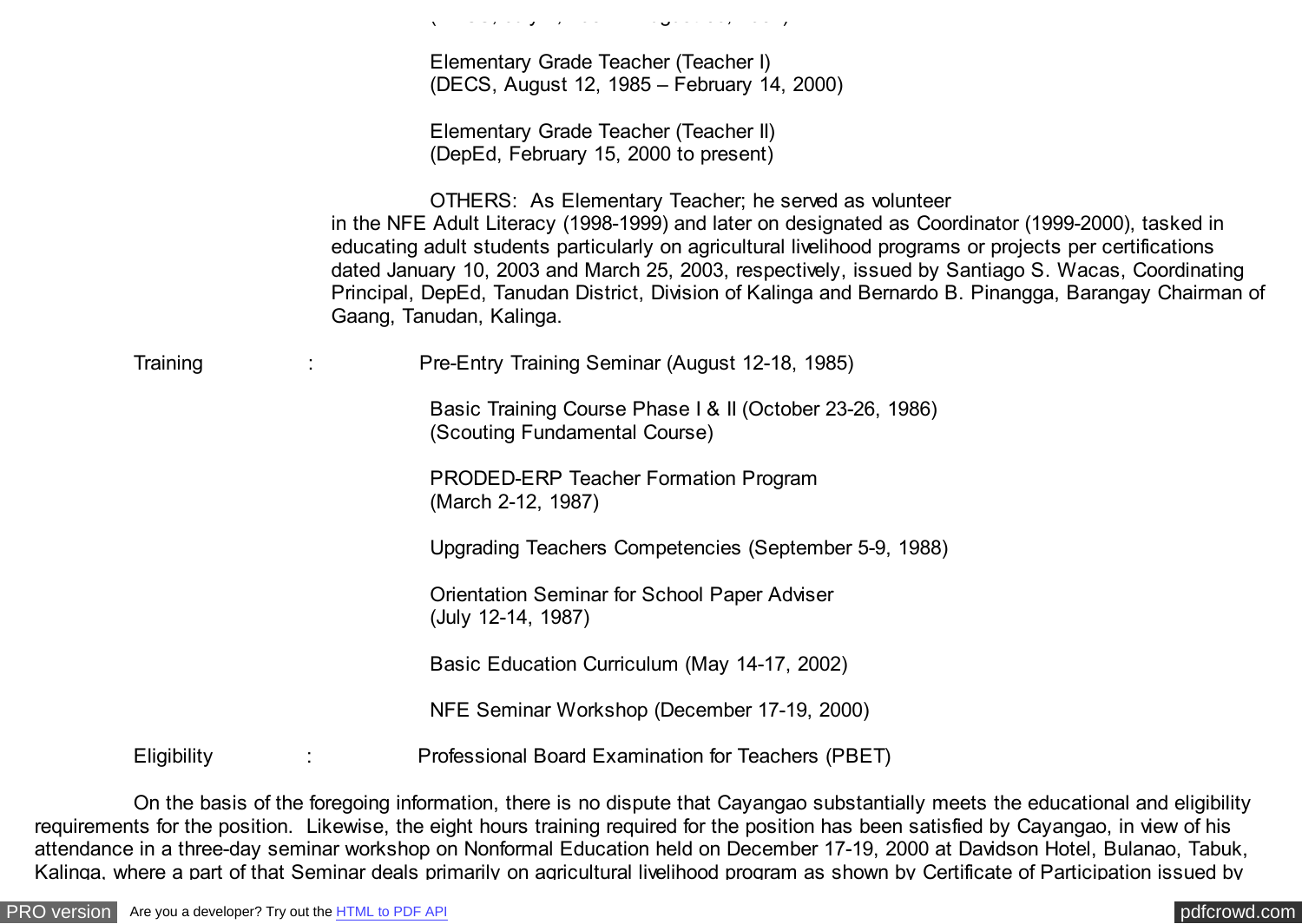Kalinga, where a part of that Seminar deals primarily on agricultural livelihood program as shown by Certificate of Participation issued by Candida B. Tuguinay, NFE Education Supervisor, Division of Kalinga.

 Moreover, while it may be true that Cayangao's experience concerns primarily with the duties and responsibilities of a teacher, records show that as classroom teacher for more than twenty (20) years, he had been teaching Home Economics and Livelihood Education which is now the component of the Makabayang Edukasyon Pangkabuhayan at Pangkalusugan. Said livelihood program includes imparting knowledge on basic livelihood such as gardening, crop and animal raising. Thus, a seemingly relevant experience prescribed for the MAO position. Similarly, Cayangao had served as volunteer in the NFE Adult Literacy (1998-1999) and later on designated as Coordinator (1999-2000), tasked in education students particularly on agricultural livelihood programs or projects per certifications dated January 10, 2003 and March 25, 2003, respectively, issued by Santiago S. Wacas, Coordinating Principal, DepEd, Tanudan District, Division of Kalinga, and Bernardo B. Pinangga, Barangay Chairman of Gaang, Tanudan, Kalinga. The certification issued to Cayangao that he had served for at least two years as NFE Adult Literacy volunteer teacher, tasked in educating adult students in agricultural livelihood programs, are more than enough to vouch for his claim of experience required for the MAO position.

 Finally, **Section 1, Part III, CSC Memorandum Circular No. 12, s. 2003, re: Revised Policies on Qualification Standards** states that "relevant experience refers to previous employment or jobs or volunteer work on a full time basis in either the government or private sector, whose duties, as certified by the Human Resource Management Officer or authorized officials of the previous employer, are functionally related to the duties in the Position Description Form of the position to be filled." (Underscoring supplied). Verily, work experience denotes not only relevant experience in terms of employment that is being considered in the assessment of a job applicant's qualifications, but also other factors such as volunteer work in the public or private sector.

 **WHEREFORE,** the appeal of Mayor Grace P. Dagadag is hereby **GRANTED.** Accordingly, the Order dated March 7, 2003 of the CSC-CAR, disapproving the appointment of Victor L. Cayangao as Municipal Agricultural Officer of Tanudan, Kalinga is hereby **REVERSED** and **SET ASIDE.**

Quezon City, February 19, 2004

 (SGD.) **KARINA CONSTANTINO-DAVID** Chairman

 (SGD.) **J. WALDEMAR V. VALMORES**

 **Commissioner**